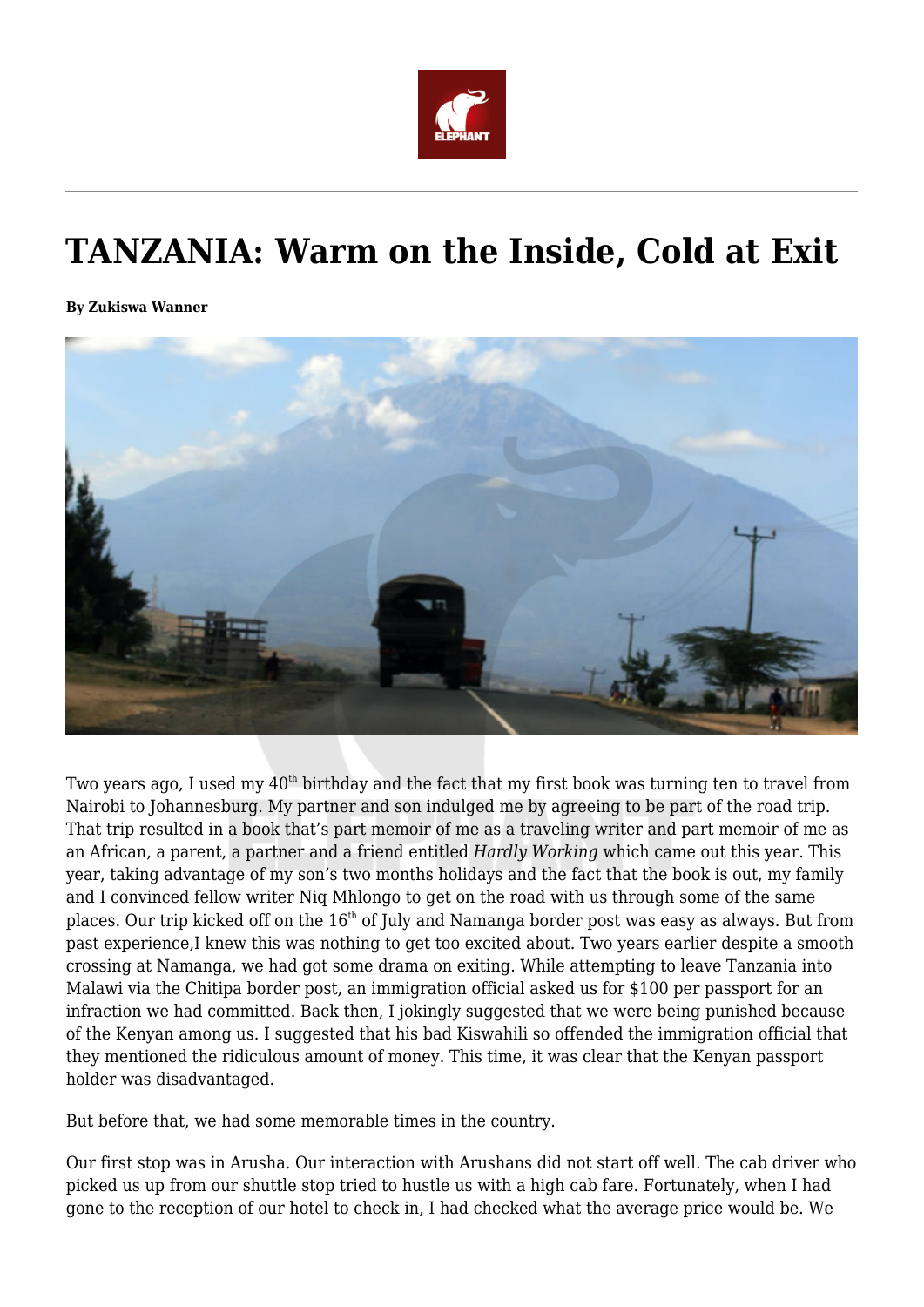finally paid him half of what he asked us and twice what we should have paid. We all agreed that we would not forget Donald, but for the wrong reasons. The 13-year-old in our party stated that by trying to rip us off, he exhibited the sort of greed one could expect from the current American President. But fortunately, it got better from there. We checked in to the low-budget Golden Rose Hotel and though the hotel lacked the beauty of a rose, it made up for it with the golden service of the staff. Equally important, it was clean. Having left our home in Nairobi at 6.30 in the morning and just snacked on the road, we were also very hungry. So off we went across the street for some *nyama choma*. In Arusha, as in Nairobi, Mhlongo commented that the ugali portions were rather small. The *mbuzi choma* was top drawer though. Sadly, we had got the last bit of it and when we finished what we had, we all realized that we were still hungry. So we asked for beef instead. I suspect the person who supplies this restaurant with beef really loves his cattle. They only slaughter them when they are very old and so the meat was so tough that the youngster with braces could not partake in it and just consumed vegetables and salad. While the youngster had a juice, the adults ordered sampled the beers: a Safari, a Kilimanjaro and a Serengeti. We all agreed that the Serengeti was the best one. It would become the drink of choice for the length of time we were in Tanzania.

We left Arusha for Dar es Salaam in the morning of the next day. Kilimanjaro Express left promptly and although Google informed us that the trip would take nine hours, we ended up being on the road for almost 12 hours. Part of the delay stemmed from an engine problem the bus had just as we left Moshi. But we considered this a working holiday so we were in no rush.

Dar es Salaam is as different from Arusha as Eldoret is from Nairobi. Beyond the big city vibe that one gets in Dar, the city somehow feels more Tanzanian. One can't help but feel, when in Arusha, that one is still in Kenya somehow. In Arusha, we could get away with speaking English most of the time. In Dar, we had to up our Kiswahili game. Coming from a Kenya that was full of politics, I could not help but notice that there seemed less political talk in Dar. In fact, I only recall a single political conversation in the ten days we spent in Tanzania: with our Ugandan hostess married to a Kenyan who was asking about Kenyan politics.

After a memorable week in Dar, we had a two day stop in Morogoro. Having made a pre-booking that would suit our almost empty pockets, we checked in to Motel 88 on a street unimaginatively named Nane Nane in Morogoro. I had some money on my Tigo simcard but it was late enough for us to have nowhere to withdraw the cash. The woman who checked us in however, allowed us to check in without payment, trusting that we would settle the bill before we checked out. As a half South African, half Zimbabwean staying in Kenya, I honestly am not used to this level of trust from strangers. It was a pleasant welcome though. As we had not eaten since lunch, she even allowed us to order dinner. The best fish I have ever tasted is at Manor 54 in Nairobi. The fish at Motel 88 came a close second in deliciousness. That time when food is so good that even after you are full you can't imagine leaving anything apart from bones? That was exactly what happened to all four of us as we ate the fish at Motel 88. The next day, we made a pilgrimage visit to Solomon Mahlangu College of Science and Education.

The College, named after a Mkhonto we Sizwe cadre who was executed by the apartheid government in 1979, was built on land that was donated to the African National Congress by Julius Nyerere. Despite not giving advance warning, the Principal of the College, Professor Malisa gave us a guided tour and a history of the ANC in the area and at the school. I was curious to know whether the land had been uninhabited prior to the donation. It turns out the land had been a sisal farm owned by a private company. While I appreciated the revolutionary gesture of President Nyerere, I wondered whether there were locals who may have been unhappy about this imposition of South Africans which essentially may have taken away some jobs. Moreso in light of the area neighbouring the college dubbed Dark City, where we were told our South African fathers and brothers left children that they never returned to reclaim. Prof Malisa is, I suspect, a born diplomat despite his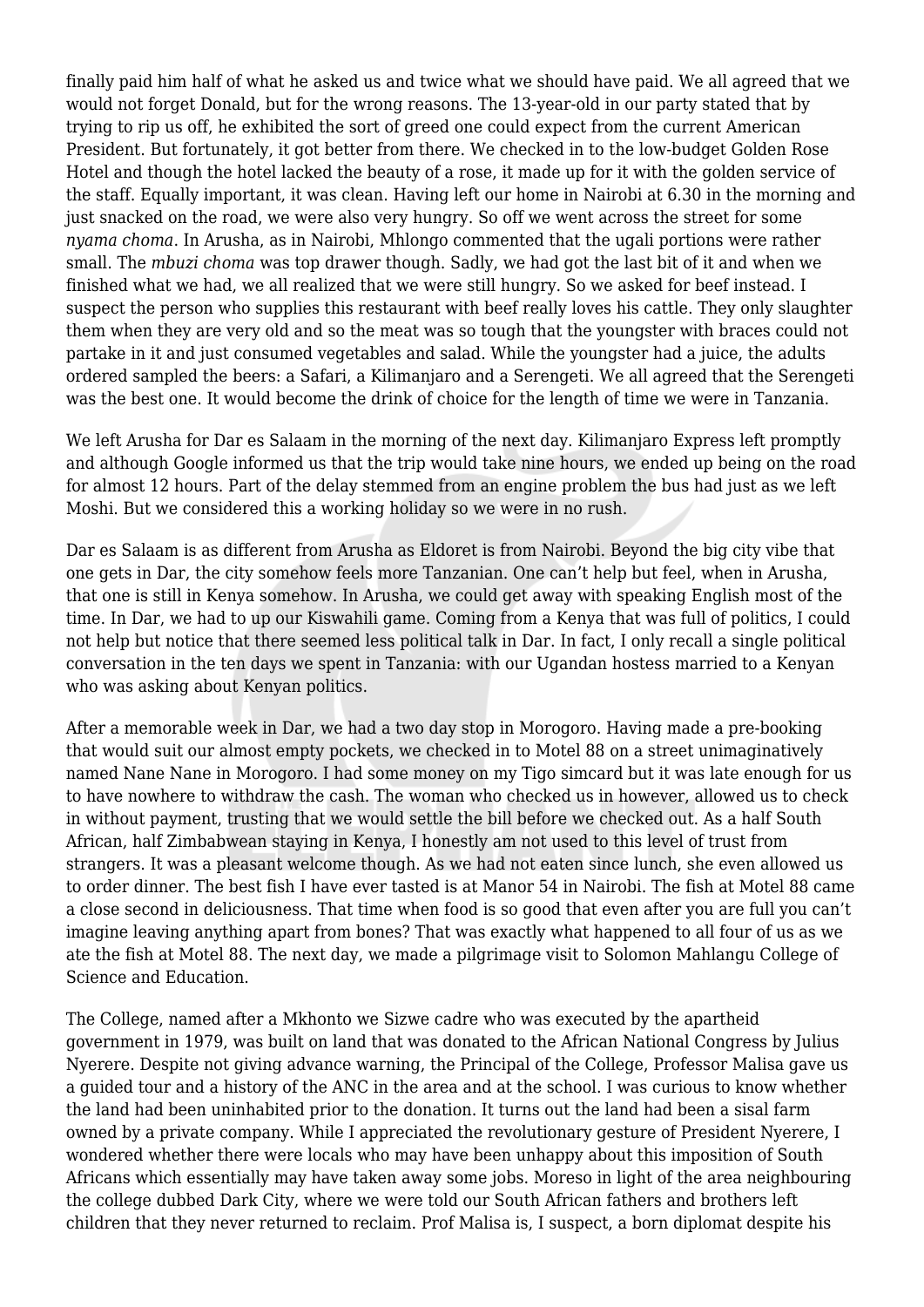current career as an educator and his qualifications as a veterinarian scientist. He rather spoke positively about the role South Africans played, mentioning the furniture factory the returning exiles left behind which employed many locals and had won international awards. "So where is the factory located? How far from here?" We all wanted to know about this award-winning factory. The answer, when we got it, made us feel sad. Apparently, the factory was stripped of its assets by subsequent management and eventually had to shut its doors. We were yet again seeing the danger that greed brings. This one, with even more harmful consequences than that of Donald of Arusha.

The night before our departure, the hotel manager, Richard, bought us a round of drinks for being 'good guests.' The generosity was touching. When we finally left Morogoro after two days, we all agreed that it felt like we were leaving a gentler, kinder home. We were now on our way to Mbeya.

On a previous trip, Mbeya was a town we rushed to and rushed out of. This time around, we got to appreciate it in a more leisurely manner. We took time to walk around and realized that Mbeya was bigger than I had previously thought. I had expected Naro Moru, only to find that I was in Kisumu but without the lake. In the restaurant we decided to have lunch at before taking transport to the Tunduma/Nakonde border, vendors walked in and out selling everything from grapes to sweaters. I didn't see anyone buy anything but I noted that the staff in the restaurant did not seem to stop the vendors coming in to trade. We were enjoying ourselves so much that by the time we got to the border, it was too late to cross. We could however buy our tickets to Lusaka for the next morning and get our tickets to Lusaka, thanks to advice from our clued in cab driver, Ali. We bought the tickets and went to the border for our stamps. This is where we became convinced, that some passports are more forgivable than others.

We started off by showing our Yellow Fever cards and filling out some forms. The three South African holders did not have problems. We noticed though, that the Kenyan was having a heated discussion with the Health official. I had been certain we would have problems. The men and the boy in the team had asked for seven days at Namanga. This was now our tenth day. They had overstayed by three days. They had overstayed because they had not bothered to calculate the days we would need in Tanzania and when offered a week at Namanga, had all said 'yes, sure.' I, on the other hand, had asked for two months as I generally do when I know I can. We however, had not imagined the trouble would start from the Health official. Just when it came time for our passports to be stamped. We left the Kenyan there, figuring we would get back and see how we could help later. We went to Immigration and handed our passports.

He flipped through mine. I had not broken any rules. He stamped my passport and smiled.

Then he flipped through my son's passport.

And Mhlongo's passport.

'You overstayed?'

'Yes sir,' Mhlongo answered. 'The child was unwell so we needed him to recuperate.'

The child had, in fact, stayed in water swimming in Dar and had caught a cold. He blew his nose without prompting. I wasn't sure the immigration official would think this a convincing enough reason for their overstaying. There would be a fine for sure. It would have been better if he had used my carefully crafted story of our unwell grandmother in Morogoro. The immigration official smiled and said, "Afrika Kusini. Don't do that again." And stamped the passports.

Meanwhile, our Kenyan comrade was still held up at Health.